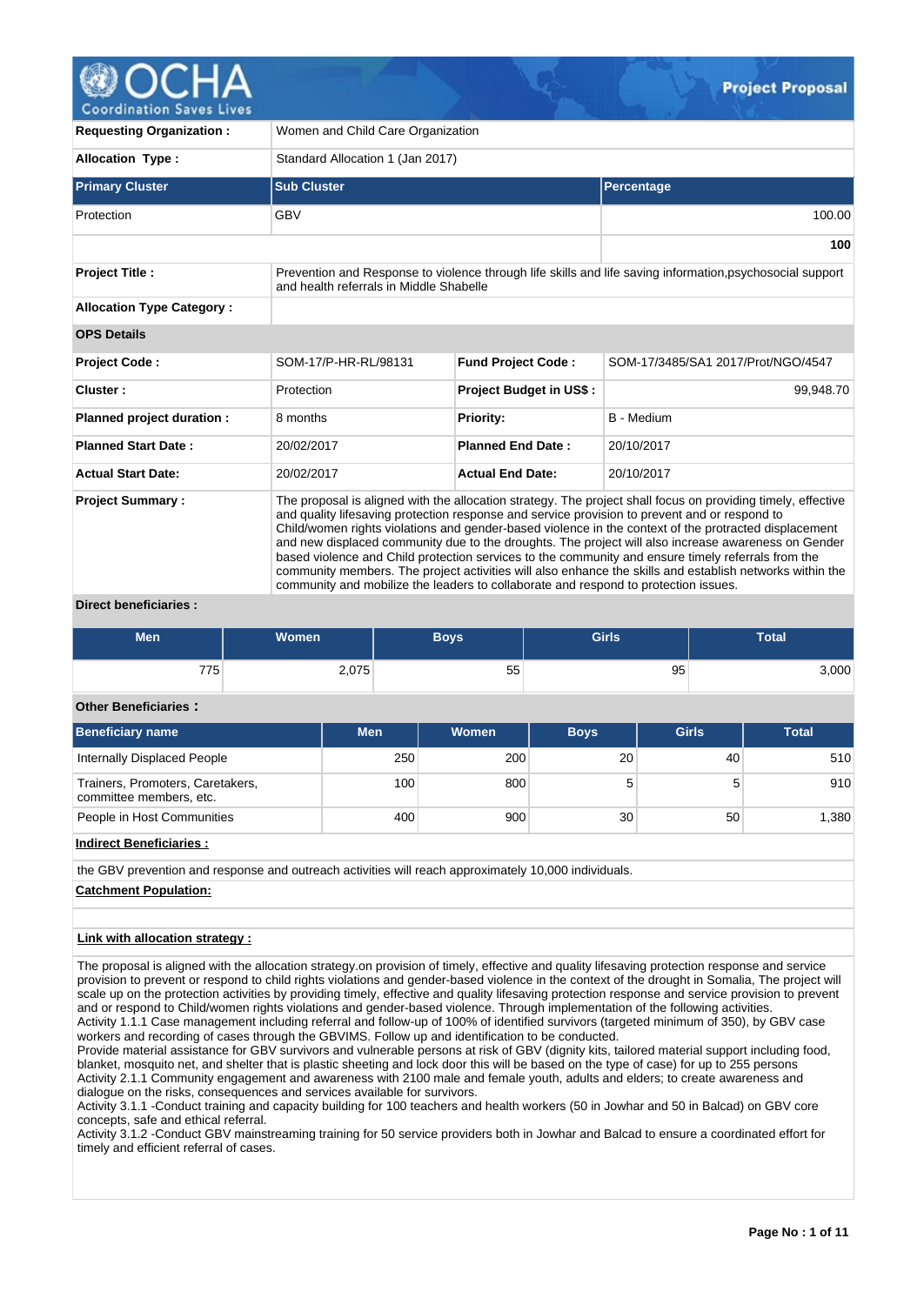## **Sub-Grants to Implementing Partners :**

| --------------                                         |                             |                                 |                                                |  |                       |  |  |  |  |  |  |
|--------------------------------------------------------|-----------------------------|---------------------------------|------------------------------------------------|--|-----------------------|--|--|--|--|--|--|
| <b>Partner Name</b>                                    |                             | <b>Partner Type</b>             |                                                |  | <b>Budget in US\$</b> |  |  |  |  |  |  |
|                                                        |                             |                                 |                                                |  |                       |  |  |  |  |  |  |
|                                                        |                             |                                 |                                                |  |                       |  |  |  |  |  |  |
| Other funding secured for the same project (to date) : |                             |                                 |                                                |  |                       |  |  |  |  |  |  |
|                                                        | <b>Other Funding Source</b> |                                 | <b>Other Funding Amount</b>                    |  |                       |  |  |  |  |  |  |
|                                                        |                             |                                 |                                                |  |                       |  |  |  |  |  |  |
| <b>Organization focal point:</b>                       |                             |                                 |                                                |  |                       |  |  |  |  |  |  |
| <b>Name</b>                                            | <b>Title</b>                | Email                           |                                                |  | Phone                 |  |  |  |  |  |  |
| Salma Abdillahi Elmi                                   | <b>GBV Coordinator</b>      | protection.somalia@woccaorg.com |                                                |  | 0721495606            |  |  |  |  |  |  |
| Robbert van der Steeg                                  | Director                    |                                 | robbert.vandersteeg@woccaorg.com<br>0734775122 |  |                       |  |  |  |  |  |  |
| <b>BACKGROUND</b>                                      |                             |                                 |                                                |  |                       |  |  |  |  |  |  |

## **1. Humanitarian context analysis**

According to the 2017 humanitarian needs overview, the number of people in need of humanitarian assistance has reached 5 million, more than 40 percent of the population. Over 1.1 million people are internally displaced, predominantly in urban centers such as Mogadishu, which hosts more than 400,000 displaced alone. The majority of those affected are women and children. Protection risks are increasing and the need to centralize protection throughout response activities to the most vulnerable is vital. Climatic shocks by the El Niño phenomena continued insecurity and armed conflict, recurrent human rights violations; political instability and major gaps in development programming contribute to high levels of protracted humanitarian needs in Somalia. Acute food insecurity and malnutrition rates remain prevalent, most notably in urban areas. Disease outbreaks re-occur due to poor health infrastructure and a lack of clean and safe water, sanitation and hygiene. Poor basic service delivery also weakens the coping capacity of millions of vulnerable Somalis. The lack of rule of law, pervasive protection violations, including forced evictions, gender-based violence, and exploitation, remain widespread and continue to affect the most vulnerable groups, especially women and girls, people with disabilities, the elderly and minority groups.

Based on the 2017 humanitarian needs overview Protection needs are on the rise, caused by negative coping mechanisms in response to drought and increased insecurity surrounding the political process in urban settings, along with localized clan conflicts that are intertwined with the broader non-international armed conflict. The use of non-traditional and unofficial armed groups has fostered an environment of impunity whereby the civilian population is faced with a heavily militarized and unaccountable group that does not adhere to any traditional or formal mediation mechanisms or platform. Protection violations include extrajudicial killings, arbitrary arrests, abductions, a rise in illegal checkpoints, and exposure to risk on hazardous routes. Moreover, insecurity has resulted in limited humanitarian access and movement of affected populations; populations that are in dire need of mobility in order to access basic services.

Gender-based violence (GBV) remains rampant and pervasive in Somalia, affecting mostly women and girls, and is particularly high in IDP settlements. According to Gender-based Violence Information Management System (GBVIMS) data for the first half of 2016, 76 per cent of GBV survivors were IDPs, while 99 per cent were female. Over half (52 per cent) of the reported GBV incidents were physical assault, followed by incidents of rape accounting for 16 per cent of reported GBV incidents; 68 per cent of GBV cases were categorized as intimate partner violence. Gender inequality, power imbalances, a weak functioning justice system, non-State fulfilment to international human rights treaties, protracted conflict and displacement all contribute to a protection environment that leaves women and girls especially vulnerable to gender-based violence.

#### **2. Needs assessment**

Based on the 2017 humanitarian needs overview million internally displaced persons (IDPs) and other vulnerable people, notably women, children, minorities, the disabled, child and female-headed households, survivors of violence, abuse and exploitation (particularly children), or older persons without support structures, are exposed to protection risks, such as forced evictions, discrimination based on status, child rights violations and child labour, family separations and gender-based violence (GBV), such as rape and sexual assault, due to conflict and protracted displacement as well as natural hazards. Settlements are often ungoverned or governed by gatekeepers, overcrowded and displaced people have limited access to protective shelter, safe water, and sanitation facilities as well as other basic needs. Forced evictions in the first half of 2016 caused the displacement of nearly 75,000 people. Protection needs are increasing, with further insecurity surrounding the political process in urban settings, along with localized clan conflict.

With the recent emergency, WOCCA will work towards providing immediate GBV services to the community members in Middle Shabelle. With this project WOCCA will continue support survivors and people at risk of sexual violence; there is a need to provide psycho-social support, referral to medical care and material assistance. The fact that these services are available also needs to be told to the community through campaigns, outreach activities and the use of networks within the IDP community.

WOCCA protection will work closely with the WASH team. To ensure awareness of water, sanitation and hygiene staff on basic issues related to gender and GBV including where survivors can report risk and access services. The protection team will also mainstream the hygiene messages into their awareness sessions to ensure we have an integrated approach to WASH programming and GBV risk reduction. The campaign will also target the newly displaced community members due to the drought to ensure they have access to the information they need not only on the GBV services but also other services that will help them cope with the shocks of the drought Overall, WOCCA will consider sets of interventions for carrying out emergency GBV prevention and response. This set of interventions will look at the individual level by ensuring direct intervention to address the needs and rights of survivors, community level WOCCA will mobilize the community to recognize the rights of women and children in order to develop support for effective GBV prevention and response and finally will at the societal level will work through it by training key stakeholders and actors on women and human rights and training the local authorities on GBV, ethical referral and guiding principles on GBV.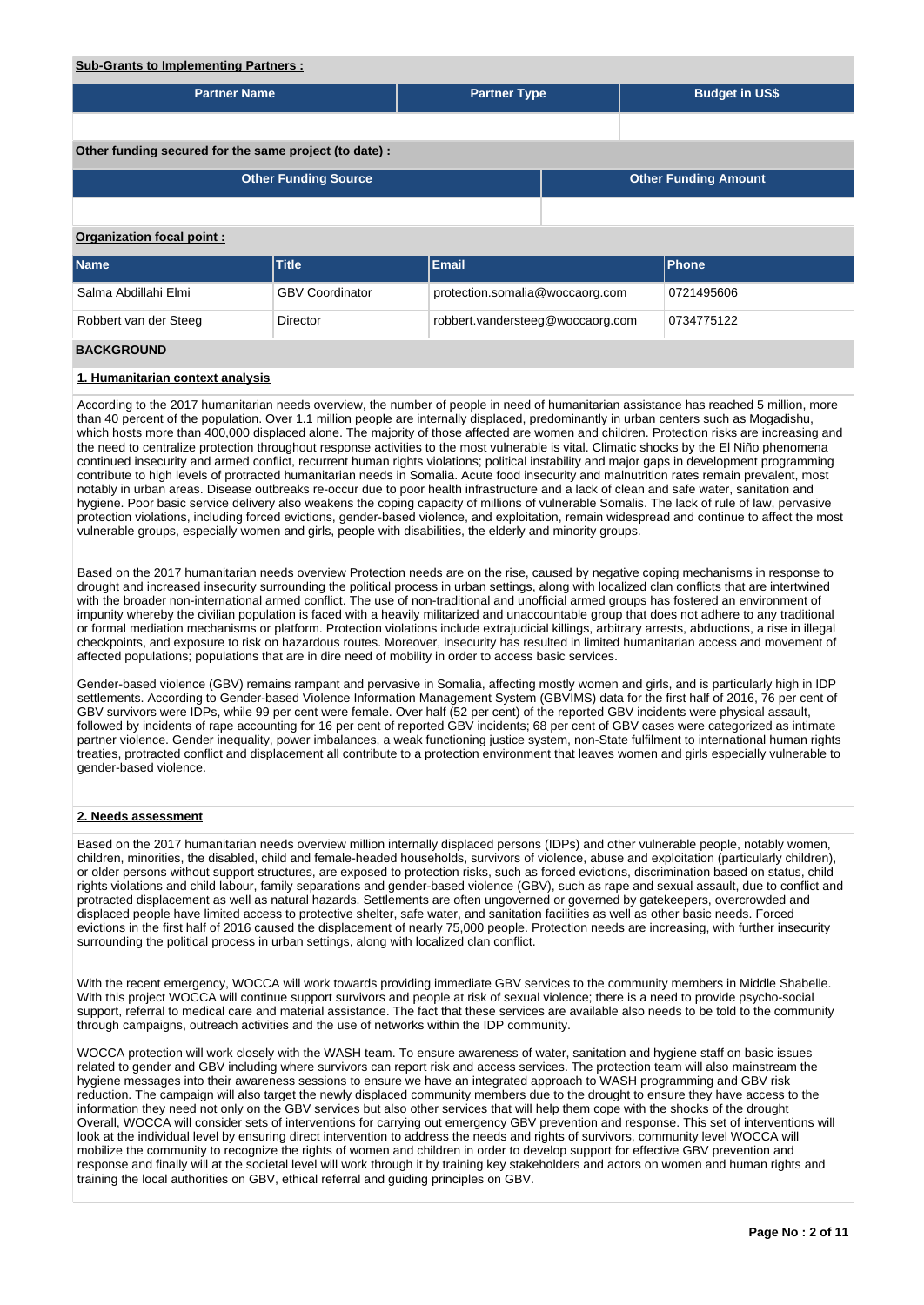## **3. Description Of Beneficiaries**

The project will target the community members in Middle Shabelle , this will include the IDPS in Jowhar and the community members who will be displaced by the drought. The protection response activities will target and support GBV survivors who are identified or come forward and their families. it will also target the other IDP members through awareness raising to create knowledge and dialogue on the risks, consequences and services available for survivors. This includes having focus group discussions with adolescent girls and boys to discuss/educate on GBV. Further, men and boys will also be targeted through sessions and with specific messages. GBV topics that will be discussed include sexual violence, domestic violence, FGM and early/forced marriage. Through comprehensive case management the project will benefit the GBV survivors by providing psycho-social support including referral for medical support.

#### **4. Grant Request Justification**

WOCCA'S core projects are protection-related, aimed at ensuring the protection of mainly women and children. Over 8 years WOCCA has been implementing GBV prevention and response projects. This includes providing timely and effective response to GBV survivors including direct provision of case management, psycho-social support and referral to medical care. The proposed project directly contributes to the cluster objective:

-By providing timely and effective lifesaving protection response and services to GBV survivors and those at risk and work towards prevention. to reduce the risk and consequences of GBV through timely access to services

-To create awareness on GBV and Increase access to GBV services and CP services.

- Building capacity to improve outreach so as to expand emergency GBV and CP responses into remote affected communities. This will ensure community members in remote areas have access to the information and access the services they need

-Furthermore, WOCCA will provide material assistance in a sensitive way to complement existing coping mechanisms and support recovery of survivors and reduce vulnerability of those most at risk.

#### **5. Complementarity**

Over 8 years WOCCA has been implementing GBV prevention and response projects in partnership with INTERSOS, UNFPA, DRC and Oxfam-Novib. Currently WOCCA is implementing small-scale projects in partnership with INTERSOS and UNFPA in Middle Shabelle region targeting the districts of Balcad and Jowhar.

This includes providing timely and effective response to GBV survivors including direct provision of case management, psychosocial support and referral to medical care. Furthermore, WOCCA provides material assistance in a sensitive way to complement existing coping mechanisms and support recovery of survivors and reduce vulnerability of those most at risk. WOCCA has been using GBVIMS since 2012, regularly attending the GBV working group meetings in Nairobi and is currently working on strengthening the referral system and coordination on GBV in Middle Shabelle region. WOCCA has also been conducting training on GBV mainstreaming to humanitarian actors and service providers in the region in order to improve identification and referral of cases. WOCCA has also done community awareness but there is a need to scale up these efforts and strengthen effective referral support for GBV survivors.

### **LOGICAL FRAMEWORK**

#### **Overall project objective**

the overal objective of the project will support the community members and People affected by drought crisis in South Central Somalia are assisted in a timely manner and offered adequate protection through awareness raising and adopting an integrated multi-sectoral approach to support GBV survivors.

#### **Protection**

| <b>Cluster objectives</b>                                                                                                                                                                     | <b>Strategic Response Plan (SRP) objectives</b> | <b>Percentage of activities</b> |
|-----------------------------------------------------------------------------------------------------------------------------------------------------------------------------------------------|-------------------------------------------------|---------------------------------|
| To improve protection risk prevention,<br>response and access to services for IDPs<br>and other civilians affected by conflict,<br>violence, human rights violations or natural<br>disasters. | Somalia HRP 2017                                | 70                              |
| To improve operational response capacity<br>through capacity development. Strategy<br>advocacy and humanitarian dialogues                                                                     | Somalia HRP 2017                                | 30                              |

**Contribution to Cluster/Sector Objectives :** The proposed project activities will contribute to the cluster objective:1. WOCCA will scale up response to violations by providing psycho-social support, immediate referral to medical service and support the survivors and those at risk with material assistance, WOCCA will also respond to the drought emergency by information gathering , information campaigns and developing the capacity of the community and other actors to ensure efficient and timely referral of survivors and establish emergency networks to ensure prevention and respond to Gender-based violence issues by the community members

#### **Outcome 1**

Outcome 1 : 350 GBV survivors (95% women, girls, 5% boys and men) provided with case management and psychosocial support including referral for medical support and material assistance

## **Output 1.1**

## **Description**

350 beneficiaries are supported with psycho social support, and referral to the health services.

## **Assumptions & Risks**

- Security context does not dramatically change and formal and informal authorities continue to allow access to target areas - Health facility staff will continue to support referral and treatment of GBV survivors

## **Activities**

#### **Activity 1.1.1**

**Standard Activity : Psychological support**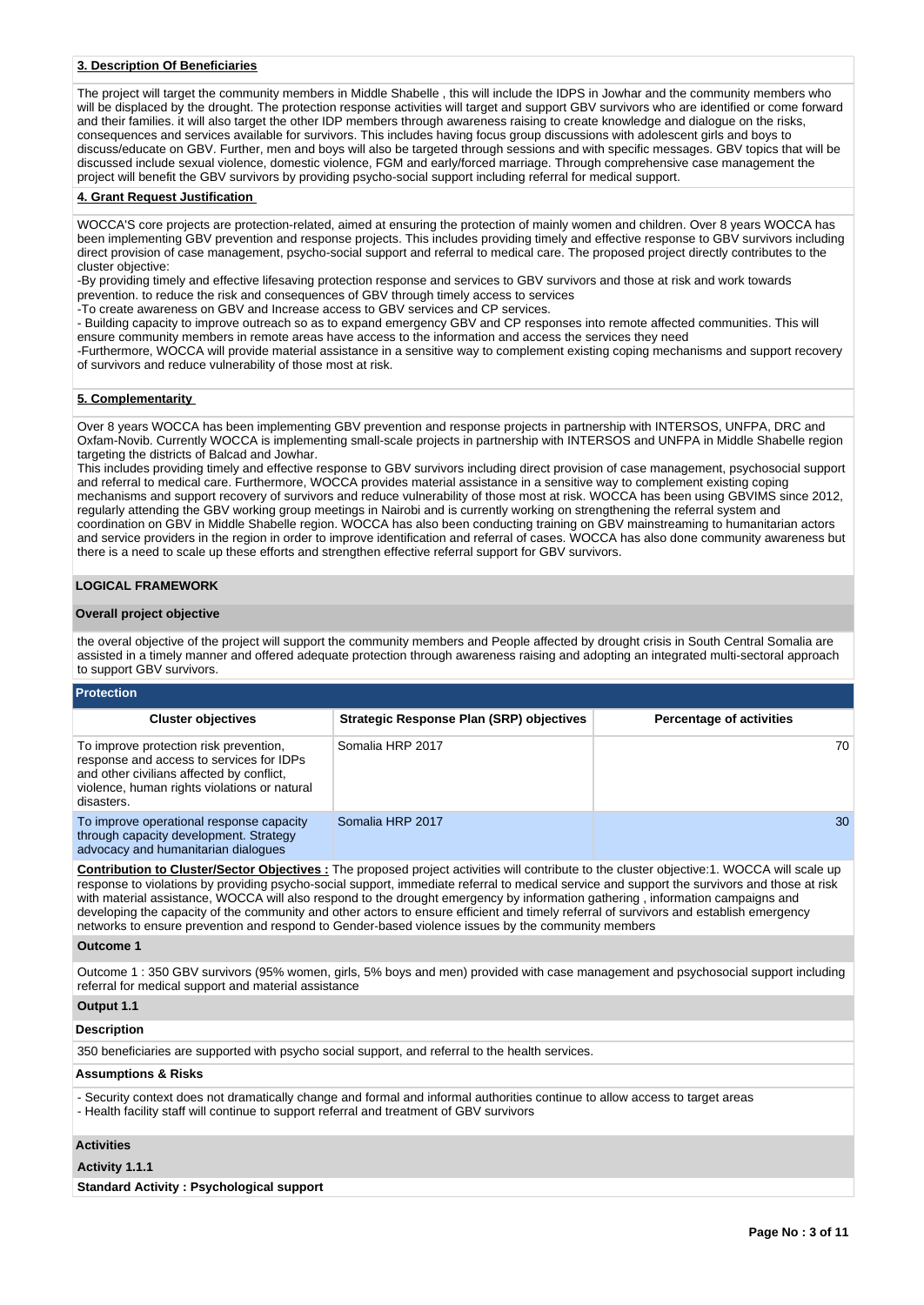Case management including referral and follow-up of 100% of identified survivors (targeted minimum of 350) by GBV case workers and recording of cases through the GBVIMS. Follow up and identification to be conducted. Follow up with the consent of the survivor will be conducted to ensure survivors is progressing well and has received quality services from other service providers as well as to refer them back to medical health centers if need be for further treatment. during the follow-up caseworkers may also identify new cases of Gender-based violence while they are interacting with the community

## **Activity 1.1.2**

## **Standard Activity : Material Support**

Provide material assistance for GBV survivors and vulnerable persons at risk of GBV (dignity kits, tailored material support including food, blanket, mosquito net, and shelter that is plastic sheeting and lock door this will be based on the type of case) for up to 255 persons. The method of provision is based on individual assessments and is intended to provide some support to the survivors to recover from the incident.

#### **Indicators**

| indicators                                                                                                                                                                                                                                                                                                                                                                                                                                                                                                                                                                                                                                                                                                                                                                                                                                                                                                                                                                                                                                                                                                                                                                                         |                                                                                                   |                                                                                                                                                                                                                                                                                                                                                                                                                                                                                                                                                                    | <b>End cycle beneficiaries</b> |                         |                   |  |                        |  |  |  |  |
|----------------------------------------------------------------------------------------------------------------------------------------------------------------------------------------------------------------------------------------------------------------------------------------------------------------------------------------------------------------------------------------------------------------------------------------------------------------------------------------------------------------------------------------------------------------------------------------------------------------------------------------------------------------------------------------------------------------------------------------------------------------------------------------------------------------------------------------------------------------------------------------------------------------------------------------------------------------------------------------------------------------------------------------------------------------------------------------------------------------------------------------------------------------------------------------------------|---------------------------------------------------------------------------------------------------|--------------------------------------------------------------------------------------------------------------------------------------------------------------------------------------------------------------------------------------------------------------------------------------------------------------------------------------------------------------------------------------------------------------------------------------------------------------------------------------------------------------------------------------------------------------------|--------------------------------|-------------------------|-------------------|--|------------------------|--|--|--|--|
| Code                                                                                                                                                                                                                                                                                                                                                                                                                                                                                                                                                                                                                                                                                                                                                                                                                                                                                                                                                                                                                                                                                                                                                                                               | <b>Cluster</b>                                                                                    | <b>Indicator</b>                                                                                                                                                                                                                                                                                                                                                                                                                                                                                                                                                   | <b>Men</b>                     | <b>Women</b>            | <b>Boys Girls</b> |  | cycle<br><b>Target</b> |  |  |  |  |
| Indicator 1.1.1                                                                                                                                                                                                                                                                                                                                                                                                                                                                                                                                                                                                                                                                                                                                                                                                                                                                                                                                                                                                                                                                                                                                                                                    | Protection                                                                                        | Number of male/female survivors who receive<br>medical assistance, including post rape treatment<br>within 72 hours, in line with set standards                                                                                                                                                                                                                                                                                                                                                                                                                    |                                |                         |                   |  | 350                    |  |  |  |  |
| <b>Means of Verification: - GBV IMS database</b><br>- Individual intake, consent, referral and follow up forms<br>- Material assistance distribution lists<br>- Material assistance/ transportation support form<br>- Monitoring site visits & reports<br>- Monthly reports including trend & gap analysis<br>- GBV survivor case management service satisfaction survey                                                                                                                                                                                                                                                                                                                                                                                                                                                                                                                                                                                                                                                                                                                                                                                                                           |                                                                                                   |                                                                                                                                                                                                                                                                                                                                                                                                                                                                                                                                                                    |                                |                         |                   |  |                        |  |  |  |  |
| Indicator 1.1.2                                                                                                                                                                                                                                                                                                                                                                                                                                                                                                                                                                                                                                                                                                                                                                                                                                                                                                                                                                                                                                                                                                                                                                                    | Protection                                                                                        | Material assistance support; 255 out of the 350<br>supported with material assistance                                                                                                                                                                                                                                                                                                                                                                                                                                                                              |                                |                         |                   |  | 255                    |  |  |  |  |
|                                                                                                                                                                                                                                                                                                                                                                                                                                                                                                                                                                                                                                                                                                                                                                                                                                                                                                                                                                                                                                                                                                                                                                                                    | Means of Verification: Material assistance distribution form<br>Material assistance request forms |                                                                                                                                                                                                                                                                                                                                                                                                                                                                                                                                                                    |                                |                         |                   |  |                        |  |  |  |  |
| <b>Outcome 2</b>                                                                                                                                                                                                                                                                                                                                                                                                                                                                                                                                                                                                                                                                                                                                                                                                                                                                                                                                                                                                                                                                                                                                                                                   |                                                                                                   |                                                                                                                                                                                                                                                                                                                                                                                                                                                                                                                                                                    |                                |                         |                   |  |                        |  |  |  |  |
| and how to access it.                                                                                                                                                                                                                                                                                                                                                                                                                                                                                                                                                                                                                                                                                                                                                                                                                                                                                                                                                                                                                                                                                                                                                                              | providing life saving information.                                                                | Strengthened capacity of communities including women, men, girls, and boys to reduce exposure to GBV risks and respond to incidents<br>through community engagement on mitigation measures and support to reduce risks to the most vulnerable member's of the community by<br>This will be important to build the technical capacity of the community for the purpose of saving lives and meeting the basic needs and<br>developing the response capacity and also the awareness building is to ensure the new people coming to the area are aware of the services |                                |                         |                   |  |                        |  |  |  |  |
| Output 2.1                                                                                                                                                                                                                                                                                                                                                                                                                                                                                                                                                                                                                                                                                                                                                                                                                                                                                                                                                                                                                                                                                                                                                                                         |                                                                                                   |                                                                                                                                                                                                                                                                                                                                                                                                                                                                                                                                                                    |                                |                         |                   |  |                        |  |  |  |  |
| Description                                                                                                                                                                                                                                                                                                                                                                                                                                                                                                                                                                                                                                                                                                                                                                                                                                                                                                                                                                                                                                                                                                                                                                                        |                                                                                                   |                                                                                                                                                                                                                                                                                                                                                                                                                                                                                                                                                                    |                                |                         |                   |  |                        |  |  |  |  |
|                                                                                                                                                                                                                                                                                                                                                                                                                                                                                                                                                                                                                                                                                                                                                                                                                                                                                                                                                                                                                                                                                                                                                                                                    |                                                                                                   | 2100 community members sensitized on GBV risk mitigation and prevention measure                                                                                                                                                                                                                                                                                                                                                                                                                                                                                    |                                |                         |                   |  |                        |  |  |  |  |
| Assumptions & Risks                                                                                                                                                                                                                                                                                                                                                                                                                                                                                                                                                                                                                                                                                                                                                                                                                                                                                                                                                                                                                                                                                                                                                                                |                                                                                                   |                                                                                                                                                                                                                                                                                                                                                                                                                                                                                                                                                                    |                                |                         |                   |  |                        |  |  |  |  |
|                                                                                                                                                                                                                                                                                                                                                                                                                                                                                                                                                                                                                                                                                                                                                                                                                                                                                                                                                                                                                                                                                                                                                                                                    |                                                                                                   | - Security context does not dramatically change and formal and informal authorities continue to allow access to target areas                                                                                                                                                                                                                                                                                                                                                                                                                                       |                                |                         |                   |  |                        |  |  |  |  |
| <b>Activities</b>                                                                                                                                                                                                                                                                                                                                                                                                                                                                                                                                                                                                                                                                                                                                                                                                                                                                                                                                                                                                                                                                                                                                                                                  |                                                                                                   |                                                                                                                                                                                                                                                                                                                                                                                                                                                                                                                                                                    |                                |                         |                   |  |                        |  |  |  |  |
| Activity 2.1.1                                                                                                                                                                                                                                                                                                                                                                                                                                                                                                                                                                                                                                                                                                                                                                                                                                                                                                                                                                                                                                                                                                                                                                                     |                                                                                                   |                                                                                                                                                                                                                                                                                                                                                                                                                                                                                                                                                                    |                                |                         |                   |  |                        |  |  |  |  |
|                                                                                                                                                                                                                                                                                                                                                                                                                                                                                                                                                                                                                                                                                                                                                                                                                                                                                                                                                                                                                                                                                                                                                                                                    | <b>Standard Activity: GBV awareness campaign</b>                                                  |                                                                                                                                                                                                                                                                                                                                                                                                                                                                                                                                                                    |                                |                         |                   |  |                        |  |  |  |  |
| Community engagement and awareness with 2100 male and female youth, adults and elders; to create awareness and dialogue on the<br>risks, consequences and services available for survivors. This includes running small focus group discussion for adolescent boys and girls<br>to discuss/educate on GBV. Further men and boys will also be targeted through sessions and with specific messages.GBV topics that will<br>be discussed include sexual violence, FGM, domestic violence and early/forced marriage<br>WOCCA will also invite Imams to attend the campaign to talk about Islam views on violence against women and women's right in Islam and<br>to re-enforce the message that Islam is against violence again women and that it promotes right of women and girls.<br>The campaign will also target the newly displaced community members due to the drought to ensure they have access to the information<br>they need not only on the GBV services but also other services that will help them cope with the shocks of the drought<br>the awareness component is also important because it will give us the opportunity to gather information and use it an entry point to engage |                                                                                                   |                                                                                                                                                                                                                                                                                                                                                                                                                                                                                                                                                                    |                                |                         |                   |  |                        |  |  |  |  |
| and consult with those at risk                                                                                                                                                                                                                                                                                                                                                                                                                                                                                                                                                                                                                                                                                                                                                                                                                                                                                                                                                                                                                                                                                                                                                                     |                                                                                                   |                                                                                                                                                                                                                                                                                                                                                                                                                                                                                                                                                                    |                                |                         |                   |  |                        |  |  |  |  |
| <b>Indicators</b>                                                                                                                                                                                                                                                                                                                                                                                                                                                                                                                                                                                                                                                                                                                                                                                                                                                                                                                                                                                                                                                                                                                                                                                  |                                                                                                   |                                                                                                                                                                                                                                                                                                                                                                                                                                                                                                                                                                    |                                |                         |                   |  |                        |  |  |  |  |
|                                                                                                                                                                                                                                                                                                                                                                                                                                                                                                                                                                                                                                                                                                                                                                                                                                                                                                                                                                                                                                                                                                                                                                                                    |                                                                                                   |                                                                                                                                                                                                                                                                                                                                                                                                                                                                                                                                                                    |                                | End cycle beneficiaries |                   |  | End                    |  |  |  |  |

| Code                                                                                                                          | <b>Cluster</b> | <b>Indicator</b>                                                                                  | <b>Men</b> | Women   Boys   Girls |  |  | <b>Target</b> |  |  |  |  |
|-------------------------------------------------------------------------------------------------------------------------------|----------------|---------------------------------------------------------------------------------------------------|------------|----------------------|--|--|---------------|--|--|--|--|
| Indicator 2.1.1                                                                                                               | Protection     | Number of people reached by campaigns<br>conducted to inform communities on available<br>services |            |                      |  |  | 2,100         |  |  |  |  |
| <b>Means of Verification:</b> 2100 host community and IDPs reached by the GBV awareness campaigns<br>Signed participants list |                |                                                                                                   |            |                      |  |  |               |  |  |  |  |
| $Q$ utcomo 2                                                                                                                  |                |                                                                                                   |            |                      |  |  |               |  |  |  |  |

## **Outcome 3**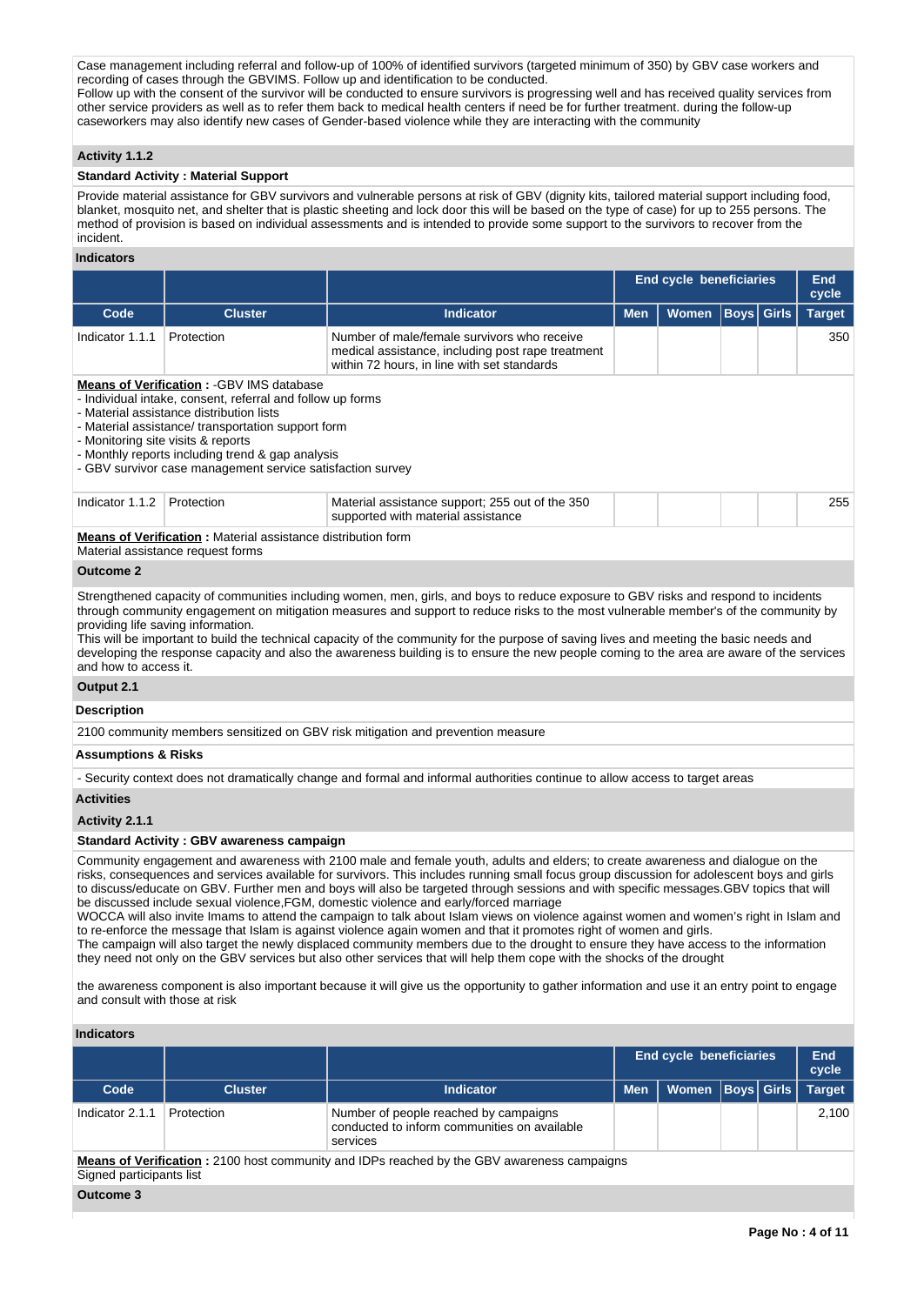Strengthened referral with actors including services providers (health, education,WASH,Nutrition), community Health workers (CHWs). This will enable us to develop response capacity of the service providers during the emergency response

## **Output 3.1**

#### **Description**

Number of people whose capacity has been build in terms of GBV management and service delivery

#### **Assumptions & Risks**

- Security context does not dramatically change and formal and informal authorities continue to allow access to target areas

#### **Activities**

### **Activity 3.1.1**

## **Standard Activity : Capacity building**

-Conduct training and capacity building for 100 teachers and health workers (50 in Jowhar and 50 in Balcad) on GBV core concepts, safe and ethical referral. Education and health providers are key service providers that come into contact with children and vulnerable persons at risk or having experienced GBV. This training and incorporation into the reporting and referral system will improve outreach and response for those affected by GBV. the teachers and especially the health-workers are usually the first responders in emergency situations WOCCA will build their technical capacity on GBV to ensure safe, timely and efficient referral of GBV survivors. This training will give us the opportunity develop the response capacity.

## **Activity 3.1.2**

#### **Standard Activity : Capacity building**

-Conduct GBV mainstreaming training for 50 service providers both in Jowhar and Balcad to ensure a coordinated effort for timely and efficient referral of cases. The training will also target new service providers in Middle shabelle to train them of existing referral pathways in the area and to include them in the referral pathway to improve our outreach activities and provide emergency services to survivors and those at risk.

GBV mainstreaming (will be for the technical staff) will be important since WOCCA is the only NGO funded under the SHF in Middle Shabelle and will be Important for coordination purposes and information sharing during the emergency period

#### **Indicators**

|                                |                                                   |                                                                                                   | <b>End cycle beneficiaries</b> |              |  |            | End<br>cycle  |
|--------------------------------|---------------------------------------------------|---------------------------------------------------------------------------------------------------|--------------------------------|--------------|--|------------|---------------|
| Code                           | <b>Cluster</b>                                    | <b>Indicator</b>                                                                                  | <b>Men</b>                     | <b>Women</b> |  | Boys Girls | <b>Target</b> |
| Indicator 3.1.1                | Protection                                        | Number of people reached by campaigns<br>conducted to inform communities on available<br>services |                                |              |  |            | 150           |
| -pictures<br>-training reports | <b>Means of Verification:</b> - participants list |                                                                                                   |                                |              |  |            |               |

## **Additional Targets :**

### **M & R**

## **Monitoring & Reporting plan**

WOCCA will engage with the local authorities in seeking permission to implement the activities to ensure smooth running of the project. In addition we shall mobilize and sensitize the community on the project through the elders, community representatives and other stake holders. During this meeting the objectives and benefits of the project will be explained. After the mobilization, follow up and identification will be conducted by the case workers. Case management including referral and follow-up of up to 300 women and children survivors of GBV, will be done by trained case workers who will be recording the cases through the GBVIMS. The case workers will regularly visit health facilities, schools and target communities in each district, and work with community support workers. The GBV trend analysis reports will prepared by the GBV coordinator, In case of gaps or other issues the GBV coordinator will take action or request support where necessary. The case workers will also be following up and coordinate with other service providers like INTERSOS providing the health services to the referred GBV survivors in Jowhar and Balcad town. INTERSOS health staff helping in the facilitation of some of the community engagement activities

## **Workplan**

| Activitydescription                                                                                                                                                                                                                                                                                                                                                                                                                                                                                                                                                                                                                                            | Year | $\overline{\phantom{a}}$ | 3  |     | 5 |   | $\overline{7}$ | 8   | 9  |   |  |
|----------------------------------------------------------------------------------------------------------------------------------------------------------------------------------------------------------------------------------------------------------------------------------------------------------------------------------------------------------------------------------------------------------------------------------------------------------------------------------------------------------------------------------------------------------------------------------------------------------------------------------------------------------------|------|--------------------------|----|-----|---|---|----------------|-----|----|---|--|
| Activity 1.1.1: Case management including referral and follow-up of 100% of<br>identified survivors (targeted minimum of 350) by GBV case workers and recording<br>of cases through the GBVIMS. Follow up and identification to be conducted.<br>Follow up with the consent of the survivor will be conducted to ensure survivors is<br>progressing well and has received quality services from other service providers as<br>well as to refer them back to medical health centers if need be for further<br>treatment. during the follow-up caseworkers may also identify new cases of<br>Gender-based violence while they are interacting with the community | 2017 | X.                       | X. | X.  | X | X | X              | ΙX. | X. | X |  |
| Activity 1.1.2: Provide material assistance for GBV survivors and vulnerable<br>persons at risk of GBV (dignity kits, tailored material support including food,<br>blanket, mosquito net, and shelter that is plastic sheeting and lock door this will be<br>based on the type of case) for up to 255 persons. The method of provision is based<br>on individual assessments and is intended to provide some support to the<br>survivors to recover from the incident.                                                                                                                                                                                         | 2017 | X.                       | X. | ΙX. | X | X | X              | ΙX. | X. | X |  |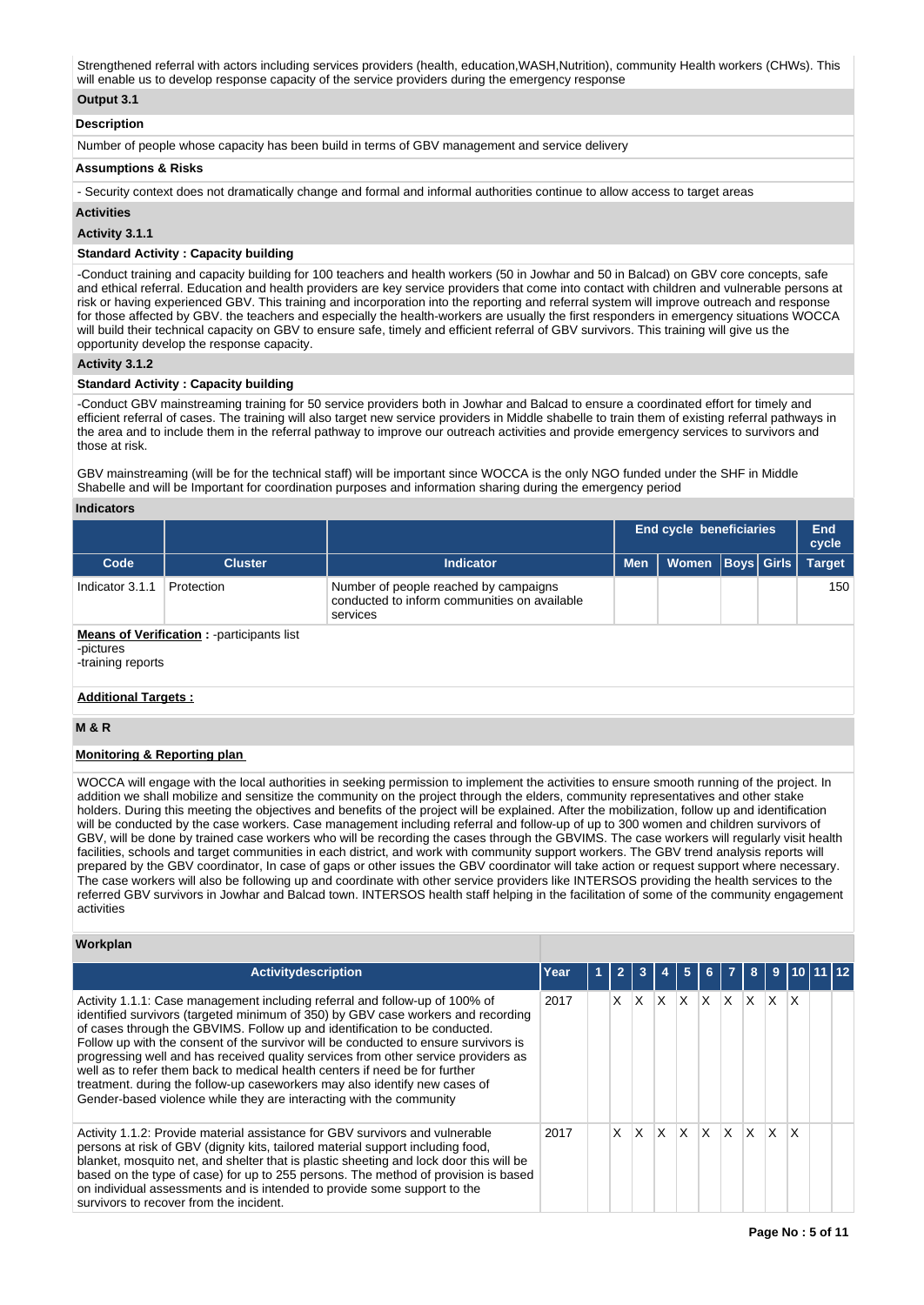| Activity 2.1.1: Community engagement and awareness with 2100 male and female<br>youth, adults and elders; to create awareness and dialogue on the risks,<br>consequences and services available for survivors. This includes running small<br>focus group discussion for adolescent boys and girls to discuss/educate on GBV.<br>Further men and boys will also be targeted through sessions and with specific<br>messages. GBV topics that will be discussed include sexual violence, FGM,<br>domestic violence and early/forced marriage<br>WOCCA will also invite Imams to attend the campaign to talk about Islam views on<br>violence against women and women's right in Islam and to re-enforce the message<br>that Islam is against violence again women and that it promotes right of women<br>and girls.<br>The campaign will also target the newly displaced community members due to the<br>drought to ensure they have access to the information they need not only on the<br>GBV services but also other services that will help them cope with the shocks of<br>the drought<br>the awareness component is also important because it will give us the opportunity<br>to gather information and use it an entry point to engage and consult with those at<br>risk | 2017 | X |              | $ X $ $ X $ $ X $ |  | $\mathsf{X}$ |  |  |
|-------------------------------------------------------------------------------------------------------------------------------------------------------------------------------------------------------------------------------------------------------------------------------------------------------------------------------------------------------------------------------------------------------------------------------------------------------------------------------------------------------------------------------------------------------------------------------------------------------------------------------------------------------------------------------------------------------------------------------------------------------------------------------------------------------------------------------------------------------------------------------------------------------------------------------------------------------------------------------------------------------------------------------------------------------------------------------------------------------------------------------------------------------------------------------------------------------------------------------------------------------------------------------|------|---|--------------|-------------------|--|--------------|--|--|
| Activity 3.1.1: -Conduct training and capacity building for 100 teachers and health<br>workers (50 in Jowhar and 50 in Balcad) on GBV core concepts, safe and ethical<br>referral. Education and health providers are key service providers that come into<br>contact with children and vulnerable persons at risk or having experienced GBV.<br>This training and incorporation into the reporting and referral system will improve<br>outreach and response for those affected by GBV. the teachers and especially the<br>health-workers are usually the first responders in emergency situations WOCCA<br>will build their technical capacity on GBV to ensure safe, timely and efficient<br>referral of GBV survivors. This training will give us the opportunity develop the<br>response capacity.                                                                                                                                                                                                                                                                                                                                                                                                                                                                       | 2017 | X | <sup>X</sup> |                   |  |              |  |  |
| Activity 3.1.2: -Conduct GBV mainstreaming training for 50 service providers both<br>in Jowhar and Balcad to ensure a coordinated effort for timely and efficient referral<br>of cases. The training will also target new service providers in Middle shabelle to<br>train them of existing referral pathways in the area and to include them in the<br>referral pathway to improve our outreach activities and provide emergency services<br>to survivors and those at risk.                                                                                                                                                                                                                                                                                                                                                                                                                                                                                                                                                                                                                                                                                                                                                                                                 | 2017 |   | X            | $\overline{X}$    |  |              |  |  |
| GBV mainstreaming (will be for the technical staff) will be important since WOCCA<br>is the only NGO funded under the SHF in Middle Shabelle and will be Important for<br>coordination purposes and information sharing during the emergency period                                                                                                                                                                                                                                                                                                                                                                                                                                                                                                                                                                                                                                                                                                                                                                                                                                                                                                                                                                                                                           |      |   |              |                   |  |              |  |  |
| <b>OTHER INFO</b>                                                                                                                                                                                                                                                                                                                                                                                                                                                                                                                                                                                                                                                                                                                                                                                                                                                                                                                                                                                                                                                                                                                                                                                                                                                             |      |   |              |                   |  |              |  |  |

#### **Accountability to Affected Populations**

WOCCA has been working in middle Shabelle for the past 25 years and has developed a close relationship with the local authorities and the community members. Wocca identified knowledgeable individuals in the area; representatives from community-based organizations, IDP Community Elders, respected religious people to assist in getting more information on the current situation.

- The host community, internally displaced persons and the newly displaced will be involved throughout the project in its implementation, of the project activities in the targeted camps. Consultations will be done with authorities and persons of the male and female gender in order to ensure equal participation.

-Wocca will establish a central phone number where project beneficiaries can complain and complement the project activities. The phone will be managed by a WOCCA staff who is not directly involved in the project implementation to ensure impartiality

-Wocca will work on the do no harm principle and that through continuous on job training for the caseworkers to adhere to the guiding principles and ensure the safety of the survivor and respect the decisions they take

#### **Implementation Plan**

-WOCCA will engage with the local authorities in seeking permission to implement the activities to ensure the smooth running of the project. In addition, we shall mobilize and sensitize the community on the project through the elders, community representatives, and other stakeholders. During this meeting, the objectives and benefits of the project will be explained. After the mobilization, follow-up and identification will be conducted. Case management including referral and follow-up of up to 300 GBV survivors,

-The identification and support will be done by trained caseworkers who will be recording the cases through the case management forms and they will also be provide basic emotional support. To identify and support the survivors the case workers will regularly visit health facilities, schools, and target communities in each village and IDP camp. Apart from the case workers supporting the GBV survivors they will also be conducting the community engagement sessions and will be submitting the awareness report to the GBV field coordinator.

-The material assistance will be provided to the survivor and those at risk , the method of provision is based on individual assessments and is intended to provide some support to the survivors to recover from the incident.

- The selection criteria of the training participants will have to be focal points and are in direct contact with the community.

-The GBV trend analysis reports will be prepared by the GBV coordinator, In the case of gaps or other issues, the GBV coordinator will take action or request support where necessary. He/she will also ensure the work-plan is adhered to as well as conducting the training's for the teachers, health workers and will be conducting the Gender mainstreaming training.

-The GBV field coordinator will be sending the field reports to the project officer who will be compiling them together. The project officer will be in-charge of developing the work-plan and creating/adopting training materials for the field team.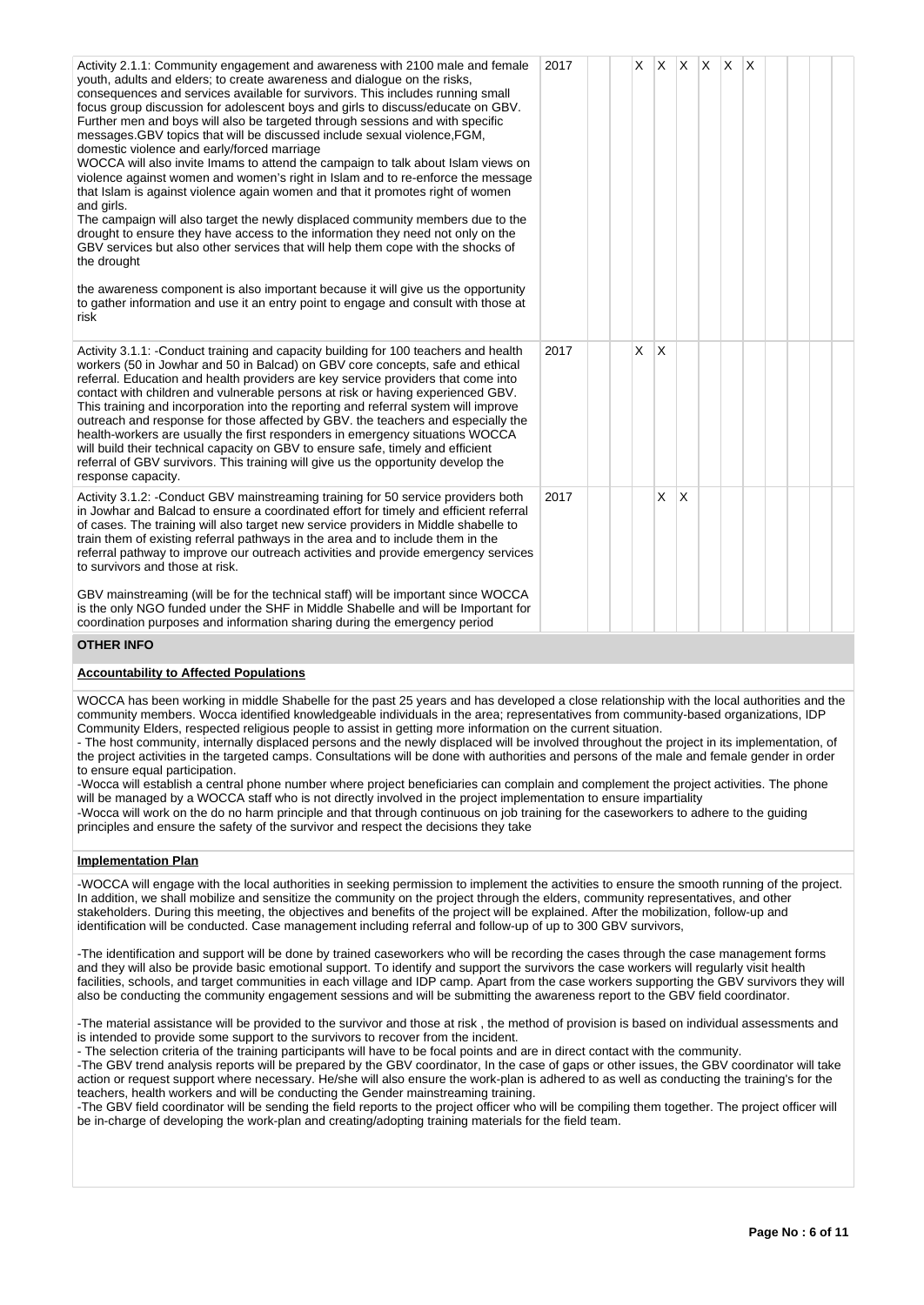## **Coordination with other Organizations in project area**

| Name of the organization          | <b>Areas/activities of collaboration and rationale</b>                                                                                                                                         |
|-----------------------------------|------------------------------------------------------------------------------------------------------------------------------------------------------------------------------------------------|
| <b>INTERSOS</b>                   | Providing the health services to the referred GBV survivors in Jowhar<br>and Balcad town • INTERSOS health staff helping in the facilitation of<br>some of the community engagement activities |
| Somali red cross/MCH              | To support GBV survivors with CMR treatment as well as referring<br>cases to WOCCA for psychosocial support and material assistance<br>in Balcad town                                          |
| Middle shabelle GBV Working group | the working will help in GBV mainstreaming training and getting<br>together of the different actors working in Middle shabelle                                                                 |

#### **Environment Marker Of The Project**

A: Neutral Impact on environment with No mitigation

#### **Gender Marker Of The Project**

2a- The project is designed to contribute significantly to gender equality

#### **Justify Chosen Gender Marker Code**

The project supports gender as a cross cutting theme and the activities are targeting both genders. Certain activities will have a specific approach to each target group. women and girls who are vulnerable to violence will be provided with psycho-social support and referral to medical services, however there are cases of boys who are violated and they will also receive the appropriate treatment they need. The project will target the community at large on equal basis for community training and life saving information.

#### **Protection Mainstreaming**

Women and girls will participate through out the project duration. WOCCA will adopt a participatory approach during the community outreach by involving men and women,boys and girl.Using the do no harm principle WOCCA will avoid any physical risk that will further affect the survivor negatively or put their lives at risk and will provide all with equal services irrespective of the persons age, religion or the clan they come from.

WOCCA will also adopt the integration approach by working with the other sectors within WOCCA and outside WOCCA by buidling there capacity and scaling up on the outreach activities during this emergency phase.

#### **Country Specific Information**

#### **Safety and Security**

There are no specific security risks beyond the usual in Somalia, WOCCA has been working in Middle shabelle for the past 25 years and has developed a close relationship with the community the project staff are members of the local community and threats to their lives are very minimal. Wocca assumes that the security situation in the area remains stable or improves so that the project can be executed according to plan. WOCCA will provide transport to beneficiaries in order to continue the services if need be or other ways depending on the situation. When engaging with survivors Wocca will keep a low profile in order to minimize exposure of the survivors.

#### **Access**

Wocca has been working in Middle Shabelle over 20 years. Normally each new project will be discussed with the authorities and permission will be sought. From there will be engagement with the village representatives in order to ensure smooth implementation. During the period wocca has been working in the area, there have never been cases of blocking of projects by the government of Somalia and this is also not expected to happen this time

## **BUDGET**

| Code | <b>Budget Line Description</b>                                                                                                                                                                                                                                                                                                                               |                           | D / S Quantity Unit | cost       | Duration<br>Recurran<br>ce | $\frac{9}{6}$<br>charged<br>to CHF | <b>Total Cost</b> |
|------|--------------------------------------------------------------------------------------------------------------------------------------------------------------------------------------------------------------------------------------------------------------------------------------------------------------------------------------------------------------|---------------------------|---------------------|------------|----------------------------|------------------------------------|-------------------|
|      | <b>Staff and Other Personnel Costs</b>                                                                                                                                                                                                                                                                                                                       |                           |                     |            |                            |                                    |                   |
| 1.1  | Project officer                                                                                                                                                                                                                                                                                                                                              | D                         | 1                   | 700.0<br>Ω | 8                          | 100.00                             | 5,600.00          |
|      | Managing the project effectively and efficiently, communication to the donors, ensure timely reporting, delivery of project as per<br>budget and schedule. The Nairobi support officer will be helping in the reporting, making sure the financials are in order, doing<br>follow-ups, managing the GBVIMS database and provide training to the field staff. | D                         |                     |            |                            |                                    |                   |
| 1.2  | Caseworkers                                                                                                                                                                                                                                                                                                                                                  |                           | $\overline{4}$      | 350.0      | 8                          | 100.00                             | 11,200.00         |
|      | The caseworkers (2 in Jowhar and 2 in Balcad district) are responsible for assessing women and children's immediate needs<br>related to their incidents of violence, developing immediate care, treatment goals, implementing, monitoring women and children<br>clients' care action plans.                                                                  |                           |                     |            |                            |                                    |                   |
| 1.3  | <b>GBV Field coordinator</b>                                                                                                                                                                                                                                                                                                                                 | D<br>600.0<br>1<br>8<br>0 |                     |            |                            |                                    | 4,800.00          |
|      | The GBV Field Coordinator is responsible for the correct and efficient implementation of the activities case management and<br>prevention activities conducted by case workers, and provide continuous on job training for the caseworkers                                                                                                                   |                           |                     |            |                            |                                    |                   |
|      | <b>Section Total</b>                                                                                                                                                                                                                                                                                                                                         |                           |                     |            |                            |                                    | 21,600.00         |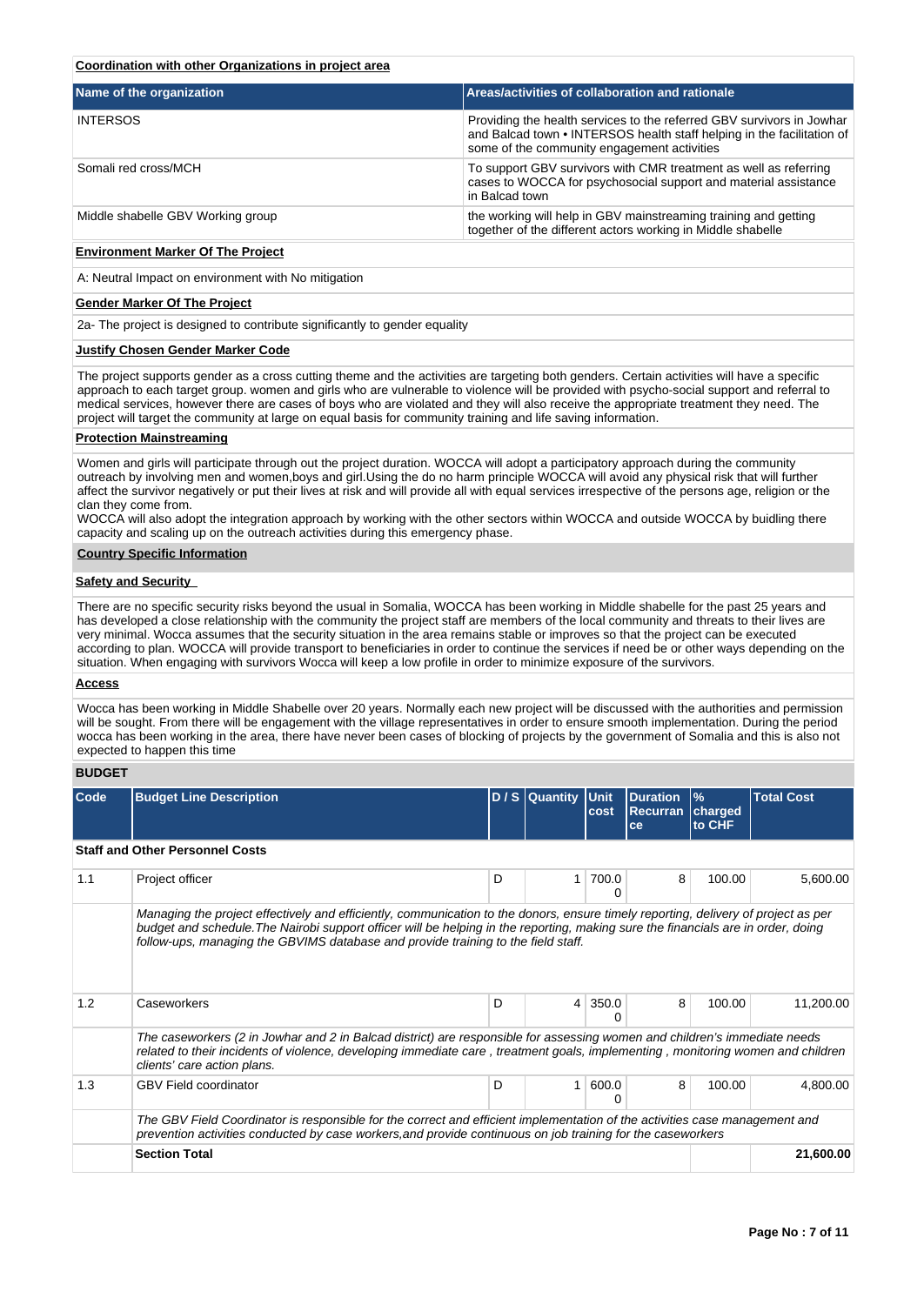|               | <b>Supplies, Commodities, Materials</b>                                                                                                                                                                                                                                                                                                                                                                                                                                                                                                                                                                                                                                                         |                |                |                       |              |        |           |
|---------------|-------------------------------------------------------------------------------------------------------------------------------------------------------------------------------------------------------------------------------------------------------------------------------------------------------------------------------------------------------------------------------------------------------------------------------------------------------------------------------------------------------------------------------------------------------------------------------------------------------------------------------------------------------------------------------------------------|----------------|----------------|-----------------------|--------------|--------|-----------|
| 2.1           | Provide material assistance for GBV survivors and vulnerable<br>persons at risk of GBV (dignity kits, tailored material support<br>including food, blanket, mosquito net, dignity kit, and shelter<br>that is plastic sheeting and lock door this will be based on the<br>type of case) for up to 255 persons.                                                                                                                                                                                                                                                                                                                                                                                  | D              | 255            | 100.0<br>0            | 1            | 100.00 | 25,500.00 |
|               | The material assistance is the support that is going to be given to the GBV survivor, this support will include transport (to and<br>from the hospital), food for the survivor when they are taking they are on the CMR treatment, dignity kit (sanitary towels, soap and<br>underwear) tailored to the specific needs of the survivor.<br>- Food suport to the survivor: 40 USD<br>- Transport: 10 USD<br>- Dignity kit (sanitary towel, soap, underwear) : 20USD<br>- Mosquito Net:5 USD<br>- Blankets : 5USD<br>- Clothes: 20 USD                                                                                                                                                            |                |                |                       |              |        |           |
| 2.2           | Community engagement and awareness with 2100 male and<br>female youth, adults and elders; to create awareness and<br>dialogue on the risks, consequences and services available for<br>survivors.                                                                                                                                                                                                                                                                                                                                                                                                                                                                                               | D              | 2100           | 5.00                  | 1            | 100.00 | 10,500.00 |
|               | USD 5 will be used for refreshment of the mobilization of 2100 participants. (B.O.Q attached)                                                                                                                                                                                                                                                                                                                                                                                                                                                                                                                                                                                                   |                |                |                       |              |        |           |
| 2.3           | Conduct training and capacity building for 100 teachers and<br>health workers (50 in Jowhar and 50 in Balcad) on GBV core<br>concepts, safe and ethical referral. Education and health<br>providers are key service providers that come into contact with<br>children and vulnerable persons at risk or having experienced<br><b>GBV</b>                                                                                                                                                                                                                                                                                                                                                        | D<br>100 15.00 |                |                       | 1            | 100.00 | 1,500.00  |
|               | the 100 participants will be given USD 5 as a transport to WOCCA office and 10 will be used for refreshment during the training<br>from 8:00am to $12$ :pm. (B.O.Q attached)                                                                                                                                                                                                                                                                                                                                                                                                                                                                                                                    |                |                |                       |              |        |           |
| 2.4           | Conduct GBV mainstreaming training for 50 service providers<br>both in Jowhar and Balcad to ensure a coordinated effort and<br>to ensure timely and efficient referral of cases                                                                                                                                                                                                                                                                                                                                                                                                                                                                                                                 | D              |                | 50 15.00              | $\mathbf{1}$ | 100.00 | 750.00    |
|               | the 50 participants will be given USD 5 as a transport to WOCCA office and 10 will be used for refreshment during the training.<br>(B.O.Q attached)                                                                                                                                                                                                                                                                                                                                                                                                                                                                                                                                             |                |                |                       |              |        |           |
|               | <b>Section Total</b>                                                                                                                                                                                                                                                                                                                                                                                                                                                                                                                                                                                                                                                                            |                |                |                       |              |        | 38,250.00 |
| <b>Travel</b> |                                                                                                                                                                                                                                                                                                                                                                                                                                                                                                                                                                                                                                                                                                 |                |                |                       |              |        |           |
| 5.1           | Flight and Visas                                                                                                                                                                                                                                                                                                                                                                                                                                                                                                                                                                                                                                                                                | D              |                | 2 580.0<br>$\Omega$   | $\mathbf{1}$ | 100.00 | 1,160.00  |
|               | the project officer will be traveling twice from Nairobi to Mogadishu and back to provide support through training on GBV, case<br>management, using the new updated case management forms and any other additional training or support required by the team<br>on the ground. Flights are estimated 520 (return) while visa is costing 60 dollars. Accommodation will be paid for by Wocca's core<br>fund.<br>(B.O.Q attached)                                                                                                                                                                                                                                                                 |                |                |                       |              |        |           |
| 5.2           | <b>Rental Cars</b>                                                                                                                                                                                                                                                                                                                                                                                                                                                                                                                                                                                                                                                                              | D              |                | $2 \mid 1,500$<br>.00 | 8            | 100.00 | 24,000.00 |
|               | the rental car will be used by the field team to conduct their activities and visit locations where they are doing the outreach<br>activities and also using it to take the survivors to the hospital in emergency cases. This includes fuel and maintenance.<br>-Due to the outreach work wocca protection team will be doing they will have a different schedules and will not be able to share<br>the car.<br>-the team in Jowhar and Balcad will also be using the cars to do outreach work in isolated and villages not reached to create<br>awareness on the services available.<br>-the cars will also be used to transport emergency GBV cases that WOCCA will be called to respond too |                |                |                       |              |        |           |
|               | -No ambulance services<br>- the protection project covers far more villages than the food security project and we have different project sites<br>-The food security team will be using the car full time as well as the protection team which makes it very difficult for the teams to<br>share.<br>-one car being used for two projects, we might experience delays because of the over lapping schedules we have                                                                                                                                                                                                                                                                             |                |                |                       |              |        |           |
|               | <b>Section Total</b>                                                                                                                                                                                                                                                                                                                                                                                                                                                                                                                                                                                                                                                                            |                |                |                       |              |        | 25,160.00 |
|               | <b>General Operating and Other Direct Costs</b>                                                                                                                                                                                                                                                                                                                                                                                                                                                                                                                                                                                                                                                 |                |                |                       |              |        |           |
| 7.1           | Stationary                                                                                                                                                                                                                                                                                                                                                                                                                                                                                                                                                                                                                                                                                      | D              | 1              | 250.0<br>0            | 8            | 100.00 | 2,000.00  |
|               | This cost is for the purchase of Stationery and office materials for both teams in Jowhar and Balcad office. (see the attached<br>B.O.Q)                                                                                                                                                                                                                                                                                                                                                                                                                                                                                                                                                        |                |                |                       |              |        |           |
| 7.2           | Communication cost                                                                                                                                                                                                                                                                                                                                                                                                                                                                                                                                                                                                                                                                              | D              | 1 <sup>1</sup> | 300.0<br>0            | 8            | 100.00 | 2,400.00  |
|               | Communication with field, regional office, and Nairobi office. (B.O.Q attached)                                                                                                                                                                                                                                                                                                                                                                                                                                                                                                                                                                                                                 |                |                |                       |              |        |           |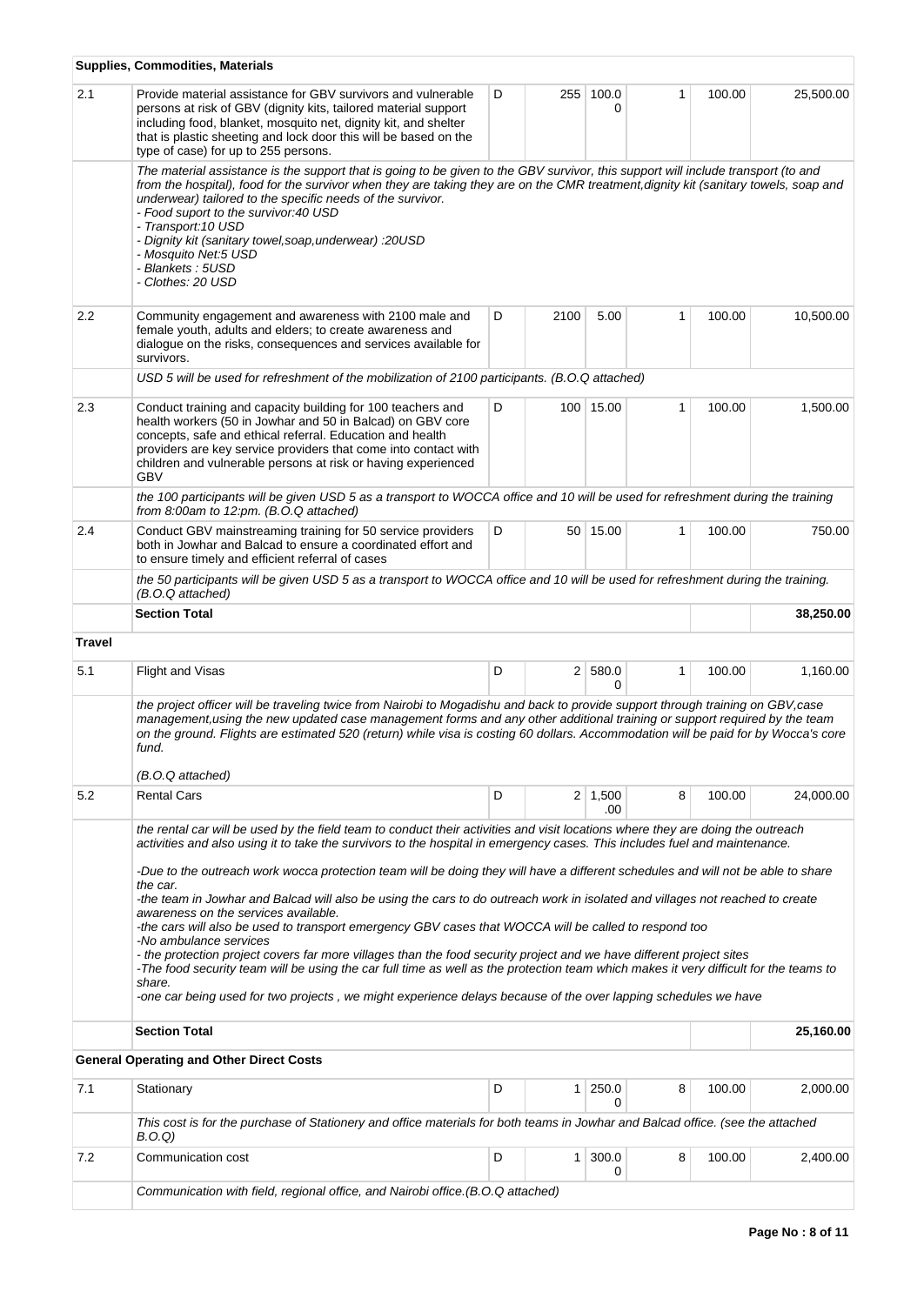| 7.3                     | Office rent                                                                                                                                                                                                        | D | 1        | 300.0<br>0    | 8 | 100.00 | 2,400.00  |  |  |
|-------------------------|--------------------------------------------------------------------------------------------------------------------------------------------------------------------------------------------------------------------|---|----------|---------------|---|--------|-----------|--|--|
|                         | This cost is contribution to Balcad office rent, with SHF contributing 300 USD every month for 8 months.                                                                                                           |   |          |               |   |        |           |  |  |
| 7.4                     | Utility                                                                                                                                                                                                            | D |          | 2 100.0 <br>0 | 8 | 100.00 | 1,600.00  |  |  |
|                         | office Monthly costs for the entire project. This cost is contributing to the Balcad office, with SHF contributing 100 USD for<br>electricity and 100 USD for water bill every month for 8 months (B.O.Q attached) |   |          |               |   |        |           |  |  |
|                         | <b>Section Total</b>                                                                                                                                                                                               |   |          |               |   |        |           |  |  |
| <b>SubTotal</b>         |                                                                                                                                                                                                                    |   | 2,520.00 |               |   |        | 93,410.00 |  |  |
| Direct                  |                                                                                                                                                                                                                    |   |          |               |   |        |           |  |  |
| Support                 |                                                                                                                                                                                                                    |   |          |               |   |        |           |  |  |
| <b>PSC Cost</b>         |                                                                                                                                                                                                                    |   |          |               |   |        |           |  |  |
| <b>PSC Cost Percent</b> |                                                                                                                                                                                                                    |   |          |               |   |        |           |  |  |
| <b>PSC Amount</b>       |                                                                                                                                                                                                                    |   |          |               |   |        |           |  |  |
| <b>Total Cost</b>       |                                                                                                                                                                                                                    |   |          |               |   |        | 99,948.70 |  |  |

# **Project Locations**

| <b>Location</b>           | <b>Estimated</b><br>percentage<br>of budget<br>for each<br><b>location</b> | <b>Estimated number of beneficiaries</b><br>for each location |              |             |                 |              | <b>Activity Name</b>                                                                                                                                                                                                                                                                                                                                                                                                                                                                                                                                                                                                                                                                                                                                                                                                                                                                                                                                                                                                                                                                                                                                                                                                                                                                                                                                                                                                                                                                                                                                                                                                                                                                                                                                                                                                                                                                                                                                                                                                                                                                                                                                                               |
|---------------------------|----------------------------------------------------------------------------|---------------------------------------------------------------|--------------|-------------|-----------------|--------------|------------------------------------------------------------------------------------------------------------------------------------------------------------------------------------------------------------------------------------------------------------------------------------------------------------------------------------------------------------------------------------------------------------------------------------------------------------------------------------------------------------------------------------------------------------------------------------------------------------------------------------------------------------------------------------------------------------------------------------------------------------------------------------------------------------------------------------------------------------------------------------------------------------------------------------------------------------------------------------------------------------------------------------------------------------------------------------------------------------------------------------------------------------------------------------------------------------------------------------------------------------------------------------------------------------------------------------------------------------------------------------------------------------------------------------------------------------------------------------------------------------------------------------------------------------------------------------------------------------------------------------------------------------------------------------------------------------------------------------------------------------------------------------------------------------------------------------------------------------------------------------------------------------------------------------------------------------------------------------------------------------------------------------------------------------------------------------------------------------------------------------------------------------------------------------|
|                           |                                                                            | <b>Men</b>                                                    | <b>Women</b> | <b>Boys</b> | Girls           | <b>Total</b> |                                                                                                                                                                                                                                                                                                                                                                                                                                                                                                                                                                                                                                                                                                                                                                                                                                                                                                                                                                                                                                                                                                                                                                                                                                                                                                                                                                                                                                                                                                                                                                                                                                                                                                                                                                                                                                                                                                                                                                                                                                                                                                                                                                                    |
| Middle Shabelle -> Balcad | 45                                                                         | 400                                                           | 877          | 23          | 50 <sup>1</sup> |              | 1,350 Activity 1.1.1 : Case management including<br>referral and follow-up of 100% of identified<br>survivors (targeted minimum of 350) by GBV<br>case workers and recording of cases through the<br>GBVIMS. Follow up and identification to be<br>conducted.<br>Follow up with the consent of the survivor will be<br>conducted to ensure survivors is progressing well<br>and has received quality services from other<br>service providers as well as to refer them back to<br>medical health centers if need be for further<br>treatment. during the follow-up caseworkers may<br>also identify new cases of Gender-based<br>violence while they are interacting with the<br>community<br>Activity 1.1.2 : Provide material assistance for<br>GBV survivors and vulnerable persons at risk of<br>GBV (dignity kits, tailored material support<br>including food, blanket, mosquito net, and shelter<br>that is plastic sheeting and lock door this will be<br>based on the type of case) for up to 255 persons.<br>The method of provision is based on individual<br>assessments and is intended to provide some<br>support to the survivors to recover from the<br>incident.<br>Activity 2.1.1 : Community engagement and<br>awareness with 2100 male and female youth,<br>adults and elders; to create awareness and<br>dialogue on the risks, consequences and<br>services available for survivors. This includes<br>running small focus group discussion for<br>adolescent boys and girls to discuss/educate on<br>GBV. Further men and boys will also be targeted<br>through sessions and with specific<br>messages. GBV topics that will be discussed<br>include sexual violence, FGM, domestic violence<br>and early/forced marriage<br>WOCCA will also invite Imams to attend the<br>campaign to talk about Islam views on violence<br>against women and women's right in Islam and<br>to re-enforce the message that Islam is against<br>violence again women and that it promotes right<br>of women and girls.<br>The campaign will also target the newly<br>displaced community members due to the<br>drought to ensure they have access to the<br>$Dao AIA - A 44$ |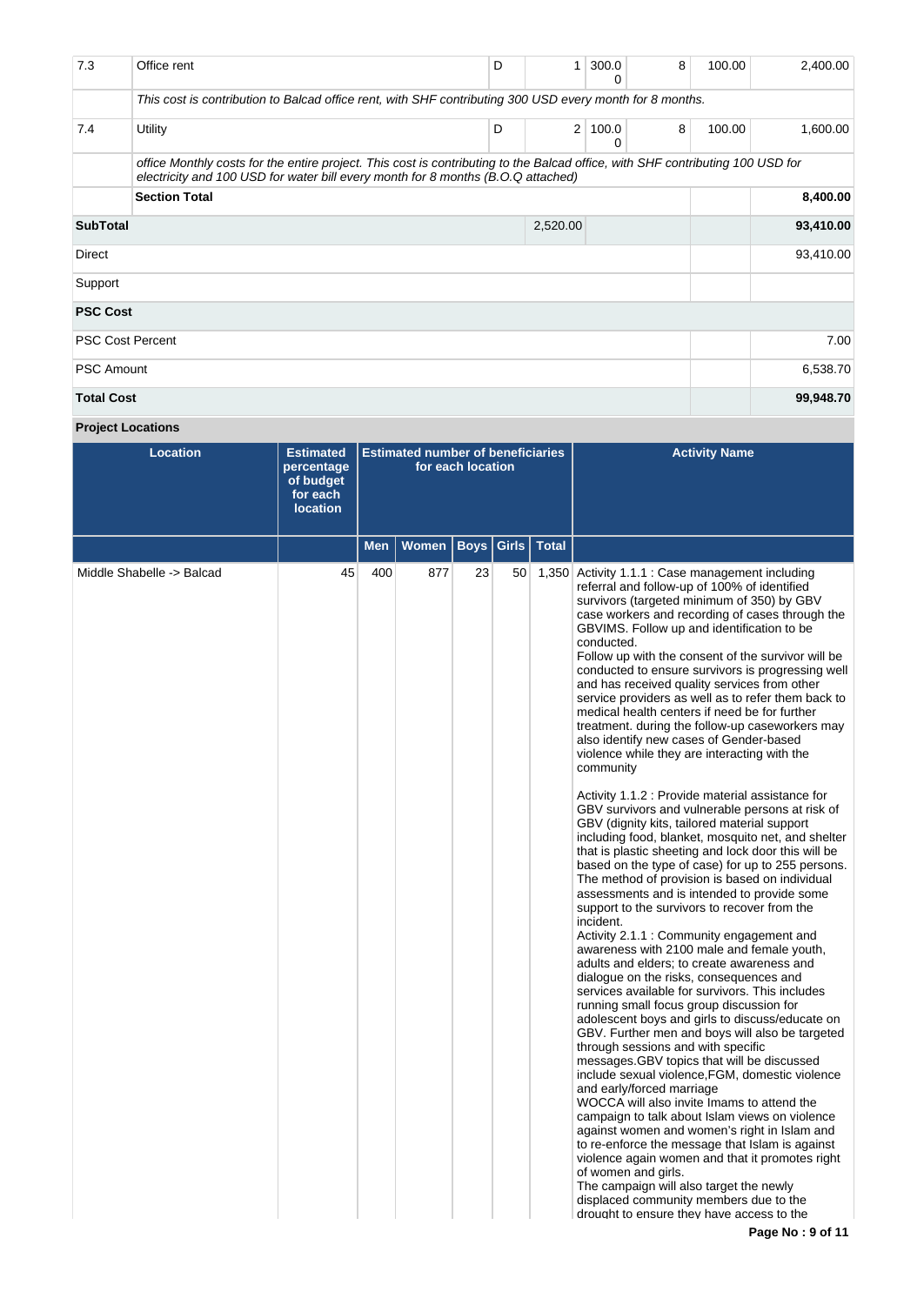|                           |    |     |     |    |    | information they need not only on the GBV<br>services but also other services that will help<br>them cope with the shocks of the drought<br>the awareness component is also important<br>because it will give us the opportunity to gather<br>information and use it an entry point to engage<br>and consult with those at risk<br>Activity 3.1.1 : - Conduct training and capacity<br>building for 100 teachers and health workers (50<br>in Jowhar and 50 in Balcad) on GBV core<br>concepts, safe and ethical referral. Education<br>and health providers are key service providers<br>that come into contact with children and<br>vulnerable persons at risk or having experienced<br>GBV. This training and incorporation into the<br>reporting and referral system will improve<br>outreach and response for those affected by<br>GBV. the teachers and especially the health-<br>workers are usually the first responders in<br>emergency situations WOCCA will build their<br>technical capacity on GBV to ensure safe, timely<br>and efficient referral of GBV survivors. This<br>training will give us the opportunity develop the<br>response capacity.<br>Activity 3.1.2 : - Conduct GBV mainstreaming<br>training for 50 service providers both in Jowhar<br>and Balcad to ensure a coordinated effort for<br>timely and efficient referral of cases. The training<br>will also target new service providers in Middle<br>shabelle to train them of existing referral<br>pathways in the area and to include them in the<br>referral pathway to improve our outreach<br>activities and provide emergency services to<br>survivors and those at risk.<br>GBV mainstreaming (will be for the technical<br>staff) will be important since WOCCA is the only<br>NGO funded under the SHF in Middle Shabelle<br>and will be Important for coordination purposes<br>and information sharing during the emergency<br>period |
|---------------------------|----|-----|-----|----|----|-----------------------------------------------------------------------------------------------------------------------------------------------------------------------------------------------------------------------------------------------------------------------------------------------------------------------------------------------------------------------------------------------------------------------------------------------------------------------------------------------------------------------------------------------------------------------------------------------------------------------------------------------------------------------------------------------------------------------------------------------------------------------------------------------------------------------------------------------------------------------------------------------------------------------------------------------------------------------------------------------------------------------------------------------------------------------------------------------------------------------------------------------------------------------------------------------------------------------------------------------------------------------------------------------------------------------------------------------------------------------------------------------------------------------------------------------------------------------------------------------------------------------------------------------------------------------------------------------------------------------------------------------------------------------------------------------------------------------------------------------------------------------------------------------------------------------------------------------------------------------------------------------------------------------------------|
| Middle Shabelle -> Jowhar | 55 | 600 | 973 | 32 | 45 | 1,650 Activity 1.1.1 : Case management including<br>referral and follow-up of 100% of identified<br>survivors (targeted minimum of 350) by GBV<br>case workers and recording of cases through the<br>GBVIMS. Follow up and identification to be<br>conducted.<br>Follow up with the consent of the survivor will be<br>conducted to ensure survivors is progressing well<br>and has received quality services from other<br>service providers as well as to refer them back to<br>medical health centers if need be for further<br>treatment. during the follow-up caseworkers may<br>also identify new cases of Gender-based<br>violence while they are interacting with the<br>community<br>Activity 1.1.2 : Provide material assistance for<br>GBV survivors and vulnerable persons at risk of<br>GBV (dignity kits, tailored material support<br>including food, blanket, mosquito net, and shelter<br>that is plastic sheeting and lock door this will be<br>based on the type of case) for up to 255 persons.<br>The method of provision is based on individual<br>assessments and is intended to provide some<br>support to the survivors to recover from the<br>incident.<br>Activity 2.1.1: Community engagement and<br>awareness with 2100 male and female youth,<br>adults and elders; to create awareness and<br>dialogue on the risks, consequences and<br>services available for survivors. This includes<br>running small focus group discussion for<br>adolescent boys and girls to discuss/educate on<br>GBV. Further men and boys will also be targeted<br>through sessions and with specific<br>messages.GBV topics that will be discussed<br>include sexual violence, FGM, domestic violence<br>and early/forced marriage<br>WOCCA will also invite Imams to attend the                                                                                                                                       |